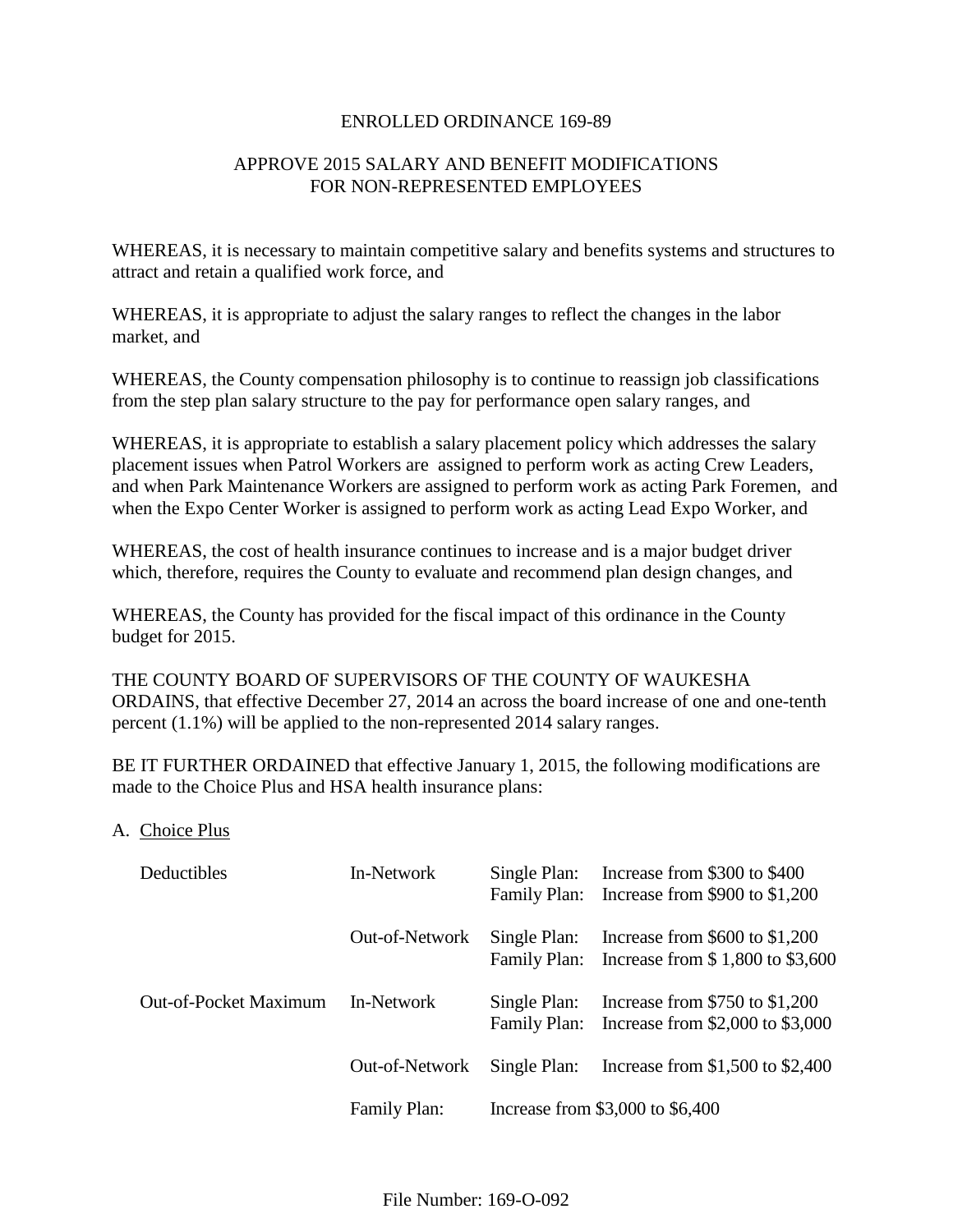### B. Choice Plus and HSA Plan

| Prescription Drugs Co-pay | Increase Tier-2 from \$25 to \$30 |
|---------------------------|-----------------------------------|
|                           | Increase Tier-3 from \$40 to \$45 |

BE IT FURTHER ORDAINED that effective December 27, 2014, the following salary policy be established:

- A. When a Patrol Worker is assigned to work as an acting Crew Leader, the Patrol Worker will receive a one-step increase within their current range. If the Patrol Worker is currently at the top step, they will receive a 2% increase when assigned work as an Acting Crew Leader.
- B. When a Park Maintenance Worker is assigned to work as an acting Park Foreman, the Park Maintenance worker will receive a one-step increase within their current range. If the Park Maintenance Worker is currently at the top step, they will receive a 2% increase when assigned work as an Acting Park Foreman.
- C. When an Expo Worker is assigned to work as an acting Lead Expo Worker, the Expo Worker will receive a one-step increase within their current range. If the Expo Worker is currently at the top step, they will receive a 2% increase when assigned work as an Acting Lead Expo Worker.

BE IT FURTHER ORDAINED that effective December 27, 2014, the following classifications be moved from the Step Salary Ranges to the pay for performance Open Salary Ranges:

|                                      | Current           | 2014                 | <b>New</b>        | 2014                 |
|--------------------------------------|-------------------|----------------------|-------------------|----------------------|
| Classification                       | <b>Step Range</b> | <b>Annual Salary</b> | <b>Open Range</b> | <b>Annual Salary</b> |
| Carpenter                            | $S-11$            | $$41,642 - $54,933$  | $O-06$            | \$42,619 - \$56,389  |
| Clinical Therapist                   | $S-17$            | $$55,786 - $73,611$  | $O-12$            | $$57,138 - $75,566$  |
| Golf Course Superintendent           | $S-13$            | \$45,906 - \$60,549  | $O-08$            | $$46,987 - $62,171$  |
| <b>Lead Exposition Center Worker</b> | $S-12$            | $$43,701 - $57,678$  | $O-07$            | \$44,762 - \$59,197  |
| Librarian                            | $S-15$            | $$50,606 - $66,768$  | $O-10$            | $$51,834 - $68,536$  |
| Park Foreman                         | $S-11$            | \$41,642 - \$54,933  | $O-06$            | \$42,619 - \$56,389  |
| Park Programs Specialist             | $S-15$            | $$50,606 - $66,768$  | $O-10$            | $$51,834 - $68,536$  |
| Social Worker                        | $S-14$            | \$48,194 - \$63,586  | $O-09$            | $$49,358 - $65,270$  |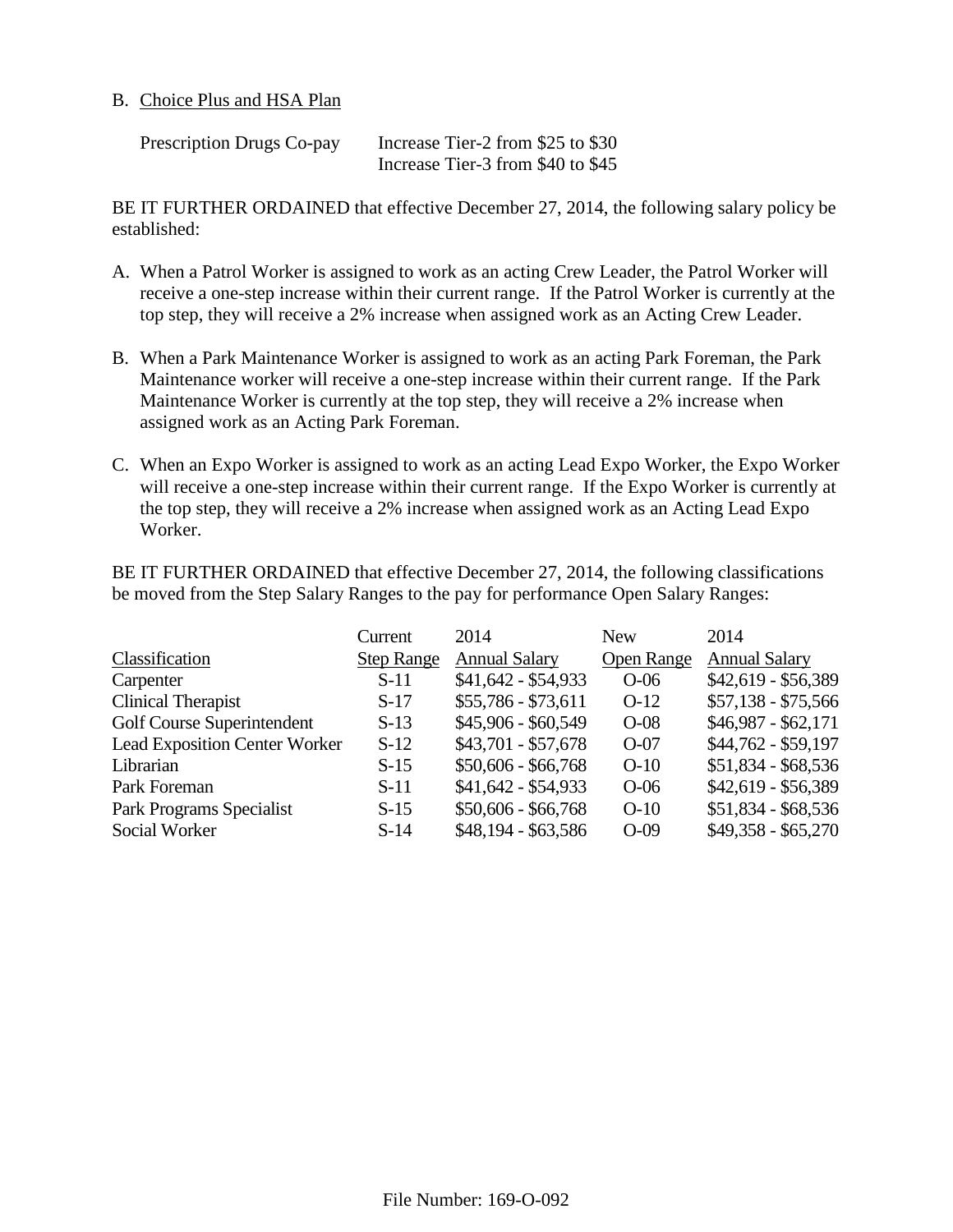## FISCAL NOTE APPROVE 2015 SALARY AND BENEFIT MODIFICATIONS FOR NON-REPRESENTED EMPLOYEES

### **Across-the-Board (ATB) Salary Adjustment**

This ordinance authorizes a 1.1% across-the-board (ATB) wage increase for all non-represented County employees, effective December 27, 2014. This would include all employees except elected officials, seasonal employees and those represented by the Wisconsin Professional Police Association. The fiscal impact of these changes are estimated at \$877,000 and illustrated in table 1 below. The ATB will affect approximately 1,211 FTE budgeted regular full- and part-time positions and some temporary staff with similar classifications.

|                                 | 2014 Wage &          | 2015 Wage &          | 2015 ATB  |
|---------------------------------|----------------------|----------------------|-----------|
|                                 | <b>Benefits Base</b> | <b>Benefits Base</b> | Changes   |
| Salaries                        | \$69,732,000         | \$70,499,000         | \$767,000 |
| Retirement                      | \$4,789,000          | \$4,841,000          | \$52,000  |
| Social security                 | \$5,335,000          | \$5,393,000          | \$58,000  |
| <b>Subtotal Est. ATB Impact</b> | \$79,856,000         | \$80,733,000         | \$877,000 |

| Table 1: Estimated Fiscal Impact of ATB |  |
|-----------------------------------------|--|
|-----------------------------------------|--|

#### **Health Plan Design Changes**

This ordinances also authorizes a number of changes to the County's health plans for active employees, aimed at stabilizing County costs. Based on an analysis by the County's actuary, these changes, as specified in the ordinance, result in approximately \$670,000 of cost savings.

The County's actuary estimates an additional \$140,000 of first-year savings will result from previous County Board action authorizing the County to establish the Waukesha Employee Health and Wellness Center through an intergovernmental agreement with the City and School District of Waukesha for (enrolled ordinance 168-100). These savings are not included in the fiscal analysis, since it was previously authorized.

#### **Salary Placement for Employees in Acting Lead Work**

This ordinance also implements a policy whereby certain line staff (i.e., patrol workers, parks maintenance workers and expo workers) receive a temporary one-step salary increase (or two percent if at top of their range) when they perform lead work in the absence of their supervisor in the role of acting crew leader, acting park foreman and acting lead expo worker. This provision is anticipated to have a minimal fiscal impact since it replaces a more costly practice previously required under collective bargaining.

#### **Reassign Positions from Step to Open Salary Ranges**

To continue the expansion of the pay for performance program, the last provision of this ordinance moves some positions from step to open salary ranges. This provision is not anticipated to have a fiscal impact during 2015 since affected employees' salary levels overlap with their new ranges. However, this provision is anticipated to result in longer-term, multi-year cost savings as positions move to the open system where they progress through their salary ranges annually with modest, performance-based pay adjustments. This provision will affect approximately 126 FTE budgeted positions.

#### **Summary**

| <b>Estimated Net Fiscal Impact</b>                 | \$207,000      |
|----------------------------------------------------|----------------|
| Reassign Positions from Step to Open Salary Ranges | None in 2015   |
| Salary Placement for Employees in Acting Lead Work | <b>Minimal</b> |
| Health Plan Design Changes                         | (\$670,000)    |
| <b>ATB Salary Adjustment</b>                       | \$877,000      |
|                                                    | Incr./(Decr.)  |
|                                                    | Est. Cost      |
| Table 2: Summary of Fiscal Impact of Ordinance     |                |

The 2015 Budget has sufficient funding for these changes. This ordinance results in no additional tax levy impact.

Linda Withouski \_\_\_\_\_\_\_\_\_\_\_\_\_\_\_\_\_\_\_\_\_\_\_\_\_\_\_

Linda G. Witkowski Budget Manager 11/25/2014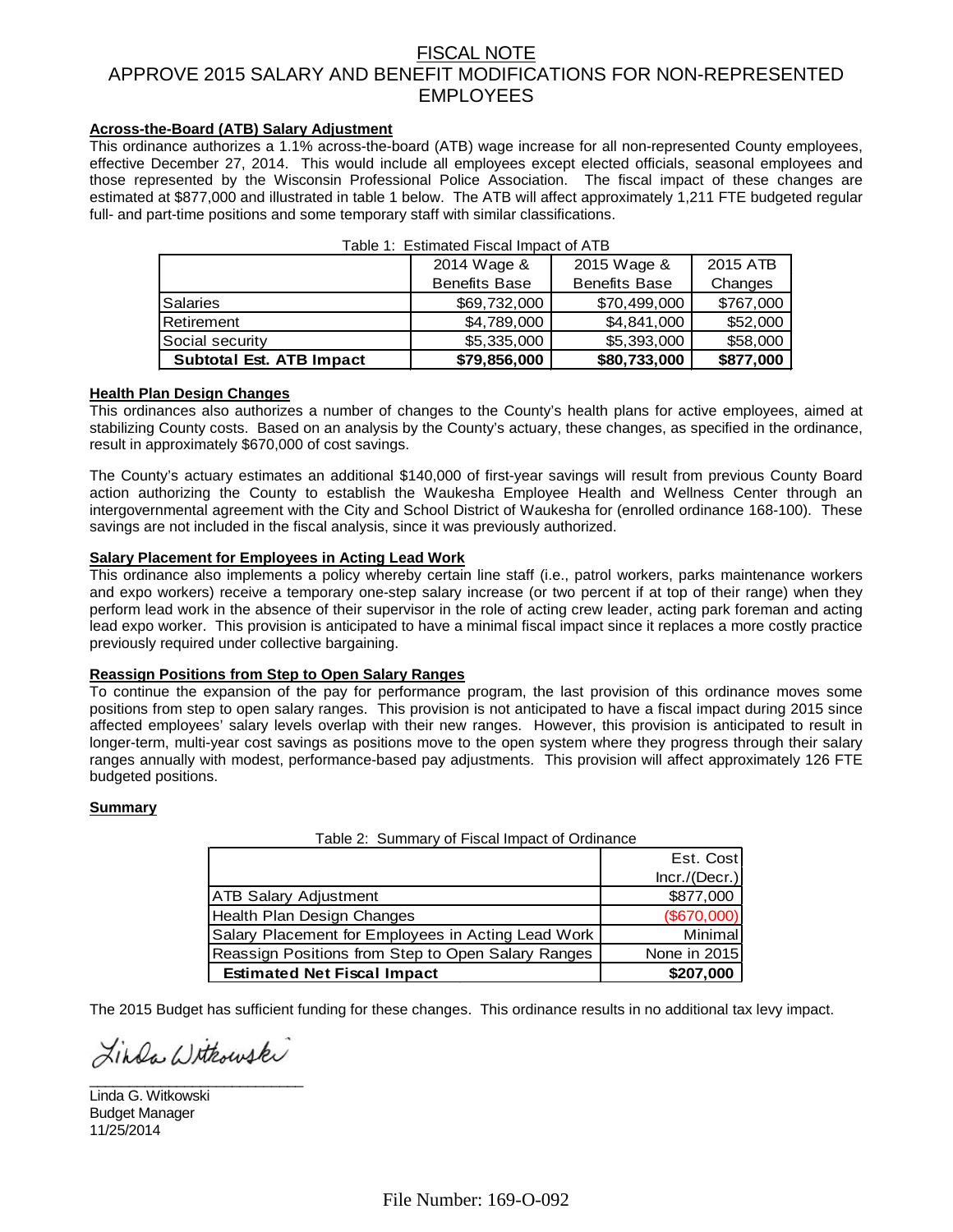# APPROVE 2015 SALARY AND BENEFIT MODIFICATIONS FOR NON-REPRESENTED EMPLOYEES

| Presented by:<br>Human Resources Committee           | Approved by:<br><b>Finance Committee</b>                                                                    |
|------------------------------------------------------|-------------------------------------------------------------------------------------------------------------|
| David D. Zimmermann, Chair                           | ames C. Demuin<br>James A. Heinrich, Chair                                                                  |
| Michael A. Crowley                                   | Eric Highum                                                                                                 |
| Jennifer Grant                                       | <b>Richard Morris</b>                                                                                       |
| Christine M. Howard                                  | Larry Nels                                                                                                  |
| William Mitchell                                     | Duane E. Paulson                                                                                            |
| Larry Nelson                                         | <b>Steve Whittow</b>                                                                                        |
| eremy                                                | William J. Zaborowski                                                                                       |
| Wisconsin, was presented to the County Executive on: | The foregoing legislation adopted by the County Board of Supervisors of Waukesha County,                    |
| Date: 12/16/14, Rathleen Novack, County Clerk        |                                                                                                             |
| Wisconsin, is hereby:<br>Approved:<br>Vetoed:        | The foregoing legislation adopted by the County Board of Supervisors of Waukesha County,<br>Demint l'Indian |

Date: 12-22-14

Daniel P. Vrakas, County Executive

169-0-092